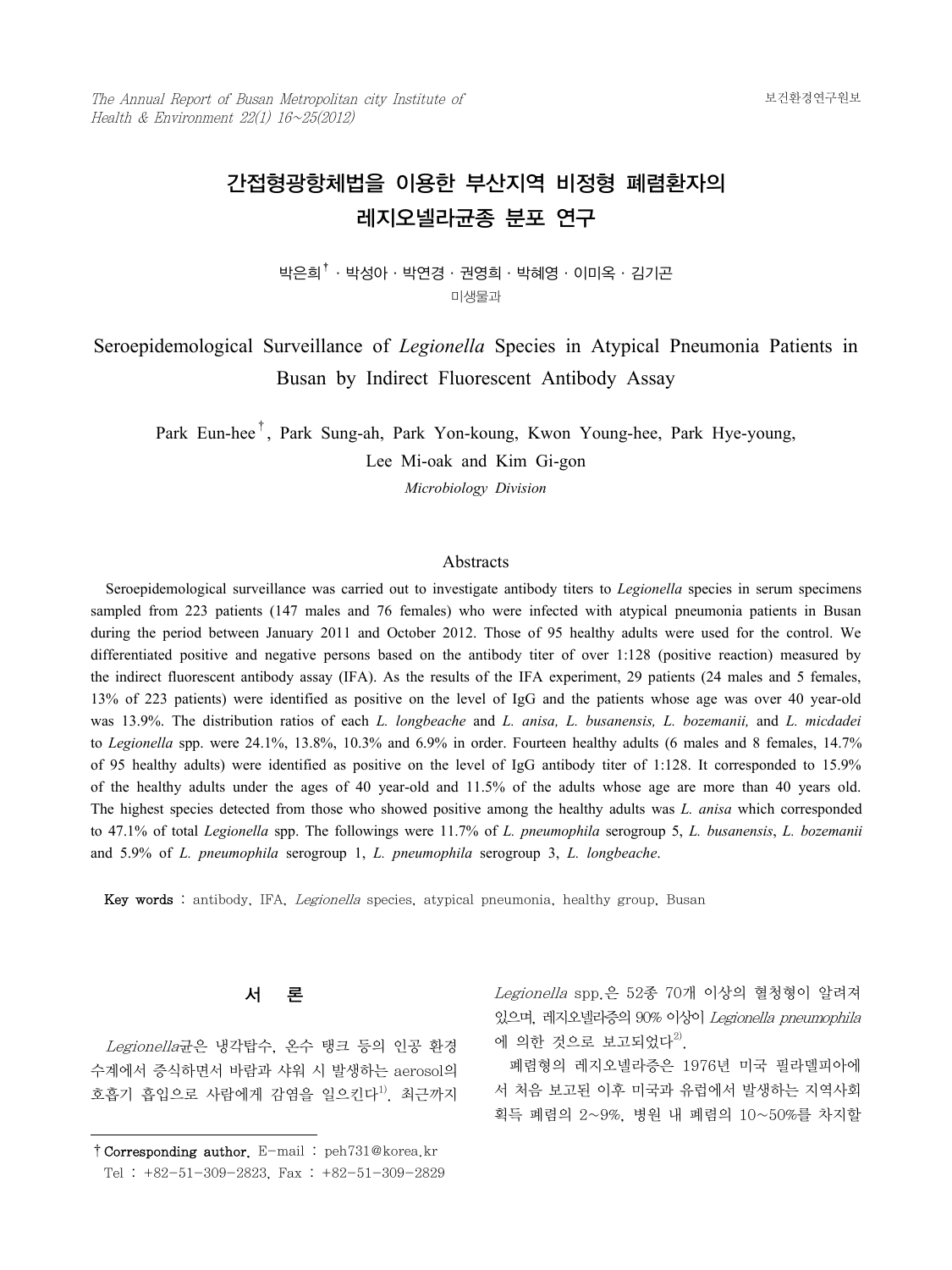정도로 중요한 원인균이다3,4). 국내에서 레지오넬라증은 1984년 비폐렴형인 폰티악열의 집단 발생을 첫 보고로<sup>5)</sup>. 지역사회 획득 폐렴의 0~2.3%를 차지하며<sup>6)</sup>, 2000년 8 월에 제3군 법정 감염병으로 지정되었다. 우리나라에서 환자 발생 수는 2001년부터 2005년까지 22명이었으나, 2006년부터 2012년까지는 167명으로 매년 환자 발생 신 고가 되고 있다 $^{7)}$ . 부산지역에서는 2006년 객담배양 양성 으로 확인된 지역사회 획득 레지오넬라 폐렴 2예의 보고 $^{8)}$ 이후 2012년까지 19명의 환자 발생이 보고되었다. 국내 의 온천과 대중목욕탕 등 환경수계에서 Legionella균의 검출율이 2006년 8.1%, 2007년 9.4% 및 2008년 10.3% 로 매년 증가하는 추세이다 $^{9}$ .

 레지오넬증의 진단방법으로는 균의 배양, 직접형광항 체법, 소변에서의 항원 검사 등이 있다. 배양검사는 민감 도가 20~95%로 다양하고 $^{2)}$  배양에 10일 이상의 시간이 소요되는 단점이 있으며, 뇨 중 항원 검사는 특이도가 99% 이상으로 높고, 쉽고 빠르게 진단할 수 있으나 L. pneumophila serogroup 1의 검사에 한정되어 있다<sup>10)</sup>. 혈청학적 진단에 사용되는 가장 일반적인 방법은 간접형 광항체법(indirect fluorescent antibody assay, IFA) 으로 급성 환자에 있어서 항체 형성 지연 등의 단점이 있 으나 $^{11}$ , 민감도와 특이도가 좋아 우리나라에서는 질병관 리본부와 일부 보건환경연구원 등 공공기관에서 레지오넬 라증의 진단에 사용하고 있다.

 본 연구는 부산시내 종합병원에 내원한 비정형 폐렴 환 자의 확인진단을 위해 의뢰된 환자 혈청과 대조군으로 부 산지역에 거주하는 일반인의 혈청으로부터 간접형광항체 법으로 레지오넬라균에 대한 항체가를 조사하여 부산지역 에 특징적으로 유행하는 레지오넬라균종 분포와 레지오넬 증 의심환자의 확인진단을 위한 혈청학적 기초 자료를 구 축하고자 하였다.

## 재료 및 방법

#### 연구대상

 2011년 1월부터 2012년 10월까지 부산시내 종합병원 에 내원한 비정형 폐렴 환자의 확인진단을 위해 우리원에 의뢰된 223명의 혈청을 사용하였고, 대조군으로는 호흡기 감염증상이 없는 건강인을 대상으로 지원자를 받아 2012 년 4월부터 8월까지 95명에 대한 혈청을 사용하였다. 모 든 검체에 대한 정보는 성별 및 나이만을 사용하였다.

#### 간접형광항체법(Indirect fluorescent antibody assay)

 IFA에 사용한 항원은 L. pneumophila serogroup 1 (ATCC 33152), serogroup 2 (ATCC 33154), serogroup 3 (ATCC 33155), serogroup 4 (ATCC 33156), serogroup 5 (ATCC 33216), serogroup 6 (ATCC 33215), L. bozemanii (ATCC 33217), L. dumoffii (ATCC 33279), L. feeleii (ATCC 33849), L. gormanii (ATCC 33297), L. micdadei (ATCC 33218), L. longbeachae (ATCC 33462), L. busanensis (BAA-518), L. anisa (Korean isolates)를 사용하였다. 14개의 Legionella spp. 항원이 고정된 슬라 이드는 질병관리본부 국립보건연구원 결핵․호흡기세균과 로부터 제공받아 사용하였다.

 간접형광항체검사를 위한 혈청은 멸균인산염완충액 (PBS, pH 7.6)을 사용하여 1:32로 희석하여 2배 단계로 1:256까지 희석하였다. 희석된 혈청을 각각의 항원이 coating well에 2 uL씩 떨어뜨린 후 습도를 유지한 37℃ 에서 30분간 반응시킨 후, PBS (pH 7.6)로 3회 세척한 후 건조하였다. FITC conjugate IgG 및 FITC conjugate IgM을 각 well 당 2 uL씩 떨어뜨린 후 습도 를 유지한 37℃에서 30분간 반응시킨 후, PBS로 2회 세 척과 증류수로 1회 헹구어 건조하여, mounting solution (pH 9.0)을 떨어뜨려 형광현미경(Carl Zeiss DE/Axioskop 40)으로 400배에서 검경하였다. 양성대조 로 토끼 혈청을 사용하였다. 본 연구에서는 14개의 Legionella 항원에 대한 항체가 1:128 이상을 양성으로 판정하였다.

### 결 과

#### 환자의 레지오넬라균에 대한 항체가

 환자 223명의 나이는 3세에서 90세로 평균 57세였으 며, 남자 147명, 여자 76명이었다. 레지오넬라증의 혈청 학적 진단 결과 14개의 레지오넬라균 항원에 대한 IgG 항 체가 1:32 미만은 41.7%였으며, 1:32 이상은 58.3%였 다. 희석 단계별로 1:32, 1:64, 1:128과 1:256의 IgG 항체가는 각각 27.8%, 17.9%, 10.7% 및 1.8%였다. IgG 항체가 양성은 환자 223명 중 29명(13.0%)으로 남 자 24명(16.3%), 여자 5명(6.6%)으로 남자와 여자의 비 율은 1:0.4였으며, 나이 40세 미만은 10.2%, 40 이상은 13.9%이었다(Table 1). 나이에 따른 IgG 항체가 양성은 70-79세가 18%로 가장 높았으며, 10-19세, 50-59세 및 60-69세가 17%, 16% 및 14%로 10-19세를 제외하 고는 50세 이상에서 항체가 양성이 높았다(Fig. 1). 양성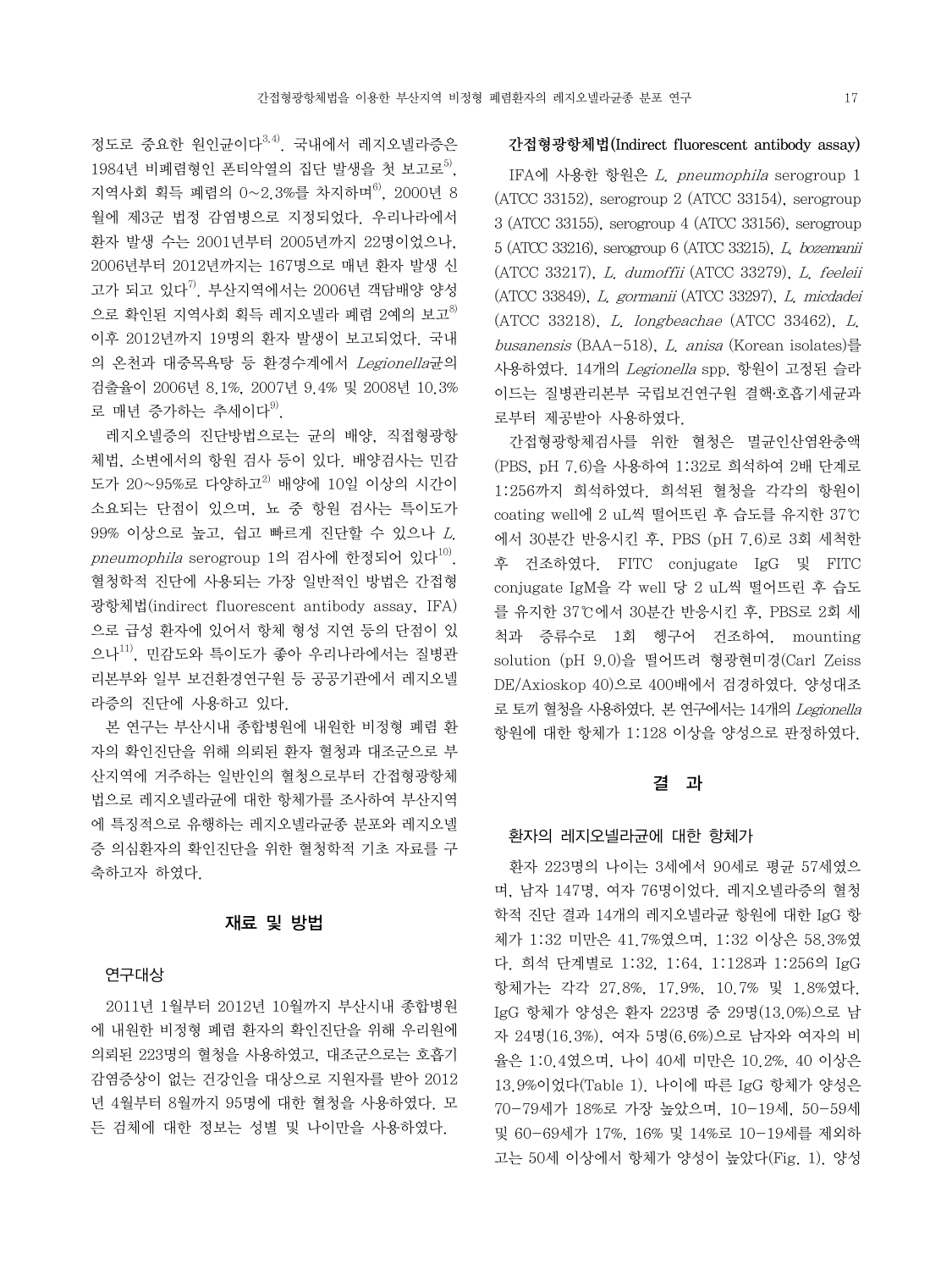

Fig. 1. Prevalence of IFA IgG antibody titers ≥1:128 according to age in response to Legionella species in patients.

Table 1. Frequencies of IFA IgG antibody titers  $\geq$ 1:128 according to age and sex in patients

|              | No. sera of $\geq$ 1:128 in IgG antibody titers of/Total (%) |                |                   |  |  |  |
|--------------|--------------------------------------------------------------|----------------|-------------------|--|--|--|
| Age          | Male                                                         | Female         | Total             |  |  |  |
| $\langle 40$ | $4/28$ $(14,3)$                                              | 1/21(4.8)      | 5/49(10,2)        |  |  |  |
| >40          | 18/110(16.4)                                                 | $4/48$ $(8,3)$ | $22/158$ $(13.9)$ |  |  |  |
| unknown      | $2/9$ $(22.2)$                                               | $0/7$ $(0,0)$  | $2/16$ $(12.5)$   |  |  |  |
| Total        | $24/147$ $(16.3)$                                            | 5/76(6,6)      | 29/223(13.0)      |  |  |  |

Table 2. Prevalence of IFA IgG antibody titers ≥1:128 in response to *Legionella* species in patients

|        | Lp1                                          | Lp3 | Lp4 Lp6 Lb   |         |              | Lg Lm Ll |                                                     | Ld               | Lbu            | La | Total           |
|--------|----------------------------------------------|-----|--------------|---------|--------------|----------|-----------------------------------------------------|------------------|----------------|----|-----------------|
| Male   |                                              |     | $\cup$       |         |              |          | $1 \t 2 \t 1 \t 2 \t 6$                             | $\left( \right)$ | 4              | 6  | 24              |
| Female | $\begin{matrix} 0 & \mathbf{0} \end{matrix}$ |     | $0 \qquad 1$ |         |              |          | $0 \t 1 \t 0 \t 0 \t 1 \t 1$                        |                  | $\overline{0}$ |    | $\ddot{\sigma}$ |
| Total  |                                              |     |              |         |              |          | $1 \quad 1 \quad 1 \quad 3 \quad 1 \quad 2 \quad 7$ | $\sim$ 1         | 4              |    | 29              |
| $\%$   | 3.4                                          | 3.4 |              | 3.4 3.4 | $10.3$ $3.4$ |          | 6.9 24.1 3.4 13.8 24.1                              |                  |                |    | 100             |

Lp1, L. pneumophila serogroup 1; Lp3, L. pneumophila serogroup; Lp4, L. pneumophila serogroupg 4; Lp6, L. pneumophila serogroup 6; Lb, L. bozemanii; Lg, L. gormanii; Lm, L. micdadei, Ll, L. longbeachae; Ld, L. dumoffii; Lbu, L. busanensis; La, L. anisa

|  | Table 3. Frequencies of IFA IgM antibody titers $\geq$ 1:32 in response to <i>Legionella</i> species |  |  |  |  |  |  |  |  |  |  |  |
|--|------------------------------------------------------------------------------------------------------|--|--|--|--|--|--|--|--|--|--|--|
|--|------------------------------------------------------------------------------------------------------|--|--|--|--|--|--|--|--|--|--|--|

| $Speci-$   | Sex   | Legionella species  | Symptoms           | Onset       | Drawing    | IFA antibody titers |     |
|------------|-------|---------------------|--------------------|-------------|------------|---------------------|-----|
| men        | (age) |                     |                    | date        | blood date | IgG                 | IgM |
| A          | M(42) | L. pneumophila sg 3 | pneumonia          | unknown     | 11.05.25   | 128                 | 32  |
| B          | M(38) | L. anisa            | fever              | 11, 05, 27  | 11, 06, 01 | 128                 | 32  |
| C          | F(25) | L busanensis        | atypical pneumonia | unknown     | 11, 07, 13 | 64                  | 64  |
| D          | M(?)  | L. micdadei         | pneumonia          | 11, 07, 05  | 11.07.05   | 128                 | 64  |
| E          | M(70) | L. longbeachae      | atypical pneumonia | unknown     | 11, 07, 18 | 128                 | 32  |
| $_{\rm F}$ | F(56) | L. bozemanii        | atypical pneumonia | unknown     | 11, 08, 08 | 256                 | 32  |
| G          | F(49) | L. gormanii         | pneumonia          | 11, 08, 18  | '11,08.20  | 32                  | 32  |
| Η          | F(53) | L. longbeachae      | fever              | unknown     | 11, 09, 19 | 128                 | 32  |
| T          | M(29) | L. micdadei         | fever              | unknown     | 12.08.29   | 128                 | 64  |
| J.         | M(73) | L. gormanii         | atypical pneumonia | '12, 10, 18 | 12, 10, 23 | 128                 | 64  |

1 , convalescent-phase sera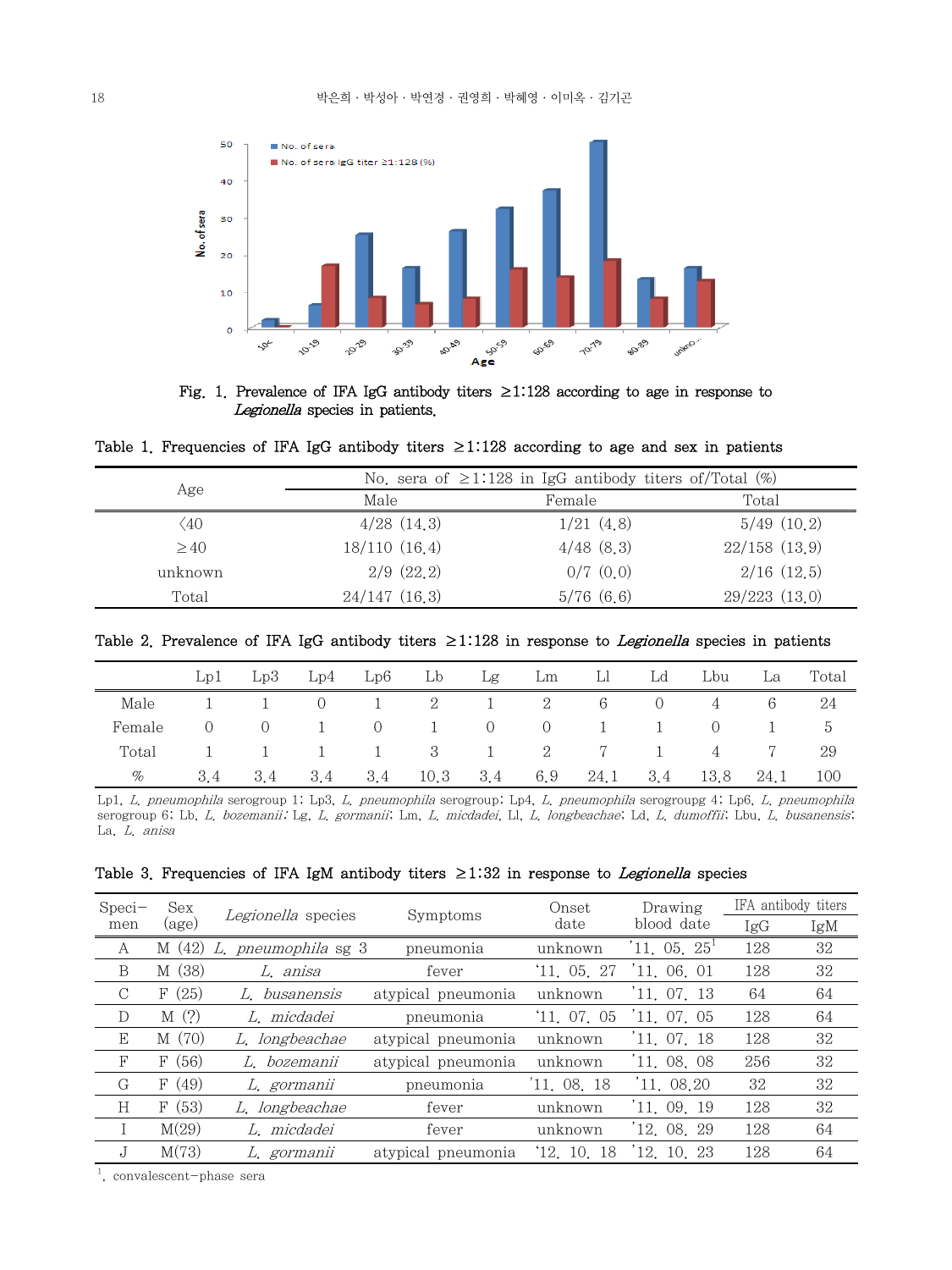혈청의 레지오넬라균 종별 분포는 L. longbeachae와 L. anisa가 각각 24.1%, L. busanensis 13.8%, L. bozemanii 10.3%, L. micdadei 6.9% 순이었으며, L. pneumophila serogroup 1, 3, 4, 6  $\mathbb{R}$  *L. gormanii*와 L. dumoffii가 각각 3.4%였다(Table 2). IgM 항체가는 환자 223명 중 10명(4.5%)에서만 1:32 이상으로 확인되 었다(Table 3).

 회복기 혈청이 확보된 11명에 대한 레지오넬라균 항체 가 결과는 표 4와 같다. 첫 번째 채혈에서 IgG 항체가 양 성은 10명이었고, 1명은 급성기 및 회복기 모두 1:32로 음성이었다. 6명의 회복기 혈청은 첫 채혈 후 2~3주 후 에 채취된 것으로 IgG 항체가가 2~4배 상승한 256~

Speci-

Sex

1024로 항체가 변동을 보였으나, 4명은 2주~3주 동안 IgG 항체가의 변화를 보이지 않았고, IgM 항체가는 11명 중 3명에서만 1:32 이상으로 확인되었다. 회복기 혈청에 서 IgG 항체가의 변동을 보인 6명의 환자는 모두 50세 이상으로 남자 5명, 여자 1명이었으며, 1명은 결핵, 당뇨 및 고혈압의 기저질환을, 1명은 항암치료 중에 발생하였 으며, 그 외 4명은 비정형폐렴 등의 임상 증상을 보였다.

#### 건강인의 레지오넬라균에 대한 항체가

 건강인 95명의 나이는 22세에서 56세로 평균 34세였 으며, 성별은 남자 50명, 여자 45명이었다. 건강인 그룹 의 레지오넬라균 항원에 대한 IgG 항체가 1:32 미만은

Drawing

IFA antibody titers

Table 4. Prevalence of IFA antibody titers according to acute and convalescent phase sera in response to Legionella species in patients

Legionella species Symptoms Onset

| men                      | $\left(\text{age}\right)$ | <i>Legionella</i> species | Symptoms                                      |             |             | IgG          | IgM          |
|--------------------------|---------------------------|---------------------------|-----------------------------------------------|-------------|-------------|--------------|--------------|
|                          | M                         | L. pneumophila sg 3       |                                               | unknown     | '11, 05, 02 | 128          | $\langle 32$ |
| A                        | (42)                      |                           | pneumonia                                     |             | 11. 05. 25  | 128          | 32           |
| $\, {\bf B}$             | M                         | L. anisa                  | $Tb1$ , COPD <sup>2</sup> , DM <sup>3</sup> , | '11.05.02   | '11, 05, 19 | 256          | $\langle 32$ |
|                          | (82)                      |                           | HTN <sup>4</sup>                              |             | '11.06.08   | 1024         | $\langle 32$ |
| $\mathbf C$              | F                         | L, anisa                  | atypical                                      | 11, 05, 22  | 11, 05, 25  | 128          | $\langle 32$ |
|                          | (27)                      |                           | pneumonia                                     |             | '11, 06, 04 | 128          | $\langle 32$ |
| $\mathbf D$              | F                         | L. bozemanii              | esophageal cancer.                            | unknown     | 11, 08, 08  | 256          | 32           |
|                          | (56)                      |                           | pneumonia                                     |             | '11, 08, 22 | 512          | 64           |
| $\mathbf E$              | M                         | L. longbeachae            | atypical                                      | 11, 07, 24  | 12.07.28    | 128          | $\langle 32$ |
|                          | (63)                      |                           | pneumonia                                     |             | '12, 08, 08 | 512          | $\langle 32$ |
|                          |                           |                           |                                               |             | 12, 08, 01  | 128          | $\langle 32$ |
| М<br>$\mathbf F$<br>(70) | L. bozemanii              | atypical<br>pneumonia     | unknown                                       | 12, 08, 27  | 256         | $\langle 32$ |              |
|                          |                           |                           |                                               |             | '12, 09, 13 | 128          | $\langle 32$ |
|                          |                           |                           |                                               |             | 12.08.02    | 128          | $\langle 32$ |
| $G\,$                    | M                         | L. busanensis             | atypical                                      | 12, 07, 30  | '12,08,13   | 128          | $\langle 32$ |
|                          | (62)                      |                           | pneumonia                                     |             | '12, 09, 11 | 64           | $\langle 32$ |
|                          |                           |                           |                                               |             | 12. 10. 26  | $\langle 32$ | $\langle 32$ |
| H                        | М                         | L. anisa                  | atypical                                      | unknown     | '12,08,14   | 128          | $\langle 32$ |
|                          | (53)                      |                           | pneumonia                                     |             | '12, 09, 04 | 256          | $\langle 32$ |
|                          |                           |                           |                                               |             | 12.08.20    | 128          | $\langle 32$ |
| Ι                        | М<br>(66)                 | L. pneumophila sg 6       | fever, cough,<br>sputum                       | '12, 08, 06 | 12.09.06    | 256          | $\langle 32$ |
|                          |                           |                           |                                               |             | 12, 10, 11  | 256          | $\langle 32$ |
| $\rm J$                  | $\mathbf M$               | L. dumoffii               | fever                                         | '12, 08, 22 | 12.08.23    | 32           | $\langle 32$ |
|                          | (45)                      |                           |                                               |             | '12, 09, 06 | 32           | $\langle 32$ |
| K                        | М                         | L. gormanii               | atypical                                      | 12, 10, 18  | 12. 10. 23  | 128          | 64           |
|                          | (73)                      |                           | pneumonia                                     |             | 12. 11. 02  | 128          | 64           |

<sup>1</sup>, Tuberculosis;  $^2$ , Chronic obstructive pulmonary disease;  $^3$ , Diabetes;  $^4$ , Hypertension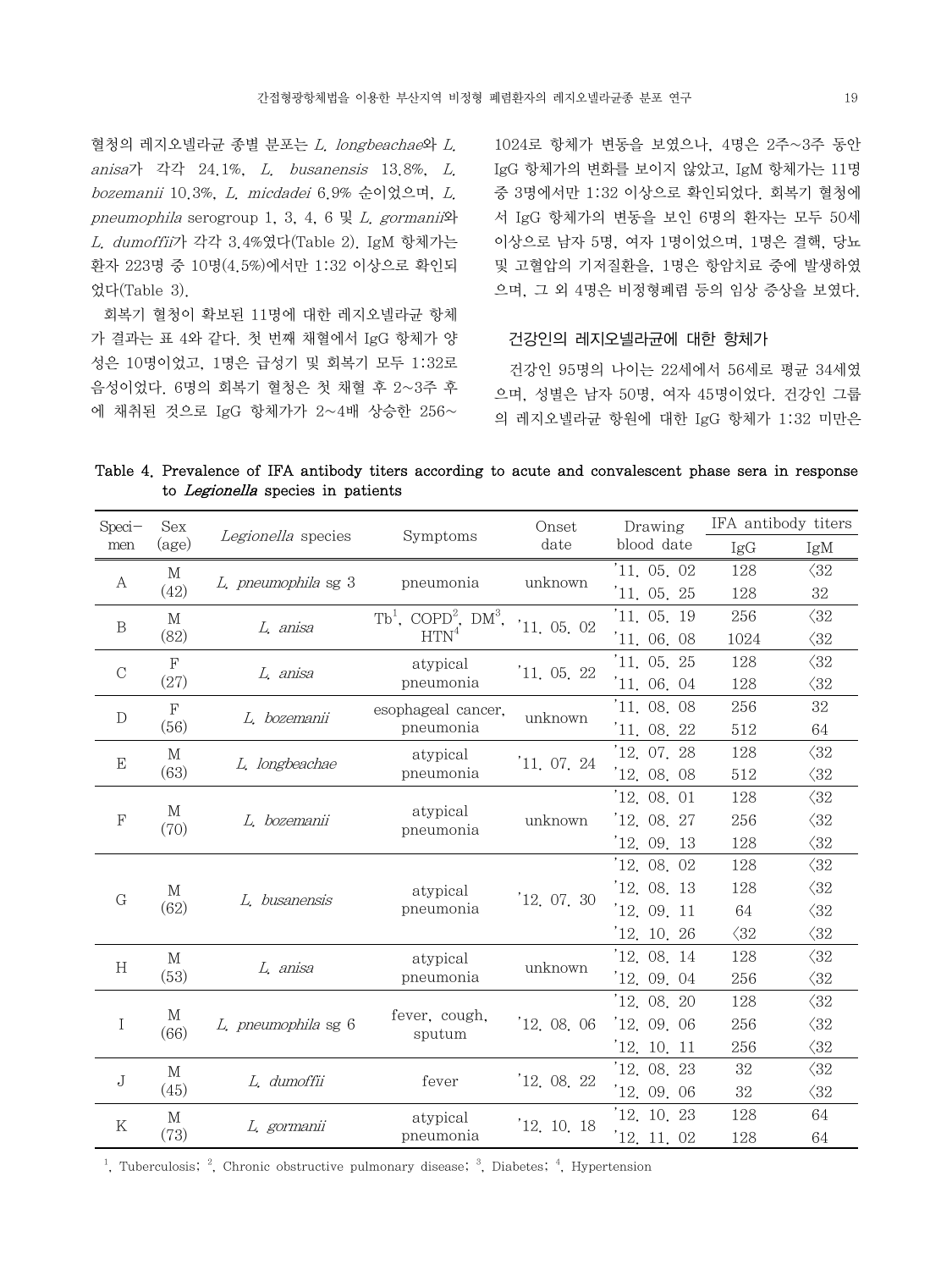|           |            | No, sera of $\geq$ 1.128 in IgG antibody titers of/Total (%) |                  |
|-----------|------------|--------------------------------------------------------------|------------------|
| Age       | Male       | Female                                                       | Total            |
| ΄40       | 4/37(10.8) | 7/32(21,9)                                                   | $11/69$ $(15.9)$ |
| $\geq 40$ | 2/13(15,4) | 1/13(7,7)                                                    | $3/26$ $(11.5)$  |
| Total     | 6/50(12,0) | 8/45(17.8)                                                   | 14/95(14.7)      |

Table 5. Frequencies of IFA IgG antibody titers  $\geq$ 1:128 according to age and sex in healthy group

42.1%였으며, 1:32 이상은 57.9%였다. 희석 단계별로 1:32, 1:64와 1:128에서의 IgG 항체가는 각각 18.9%, 24.2% 및 14.7%였으며, 1:256은 확인되지 않았다. 건강 인 그룹의 IgG 항체가 양성은 95명 중 14명(14.7%)이었 으며, 남자 6명(12.0%)과 여자 8명(17.8%)으로 남자와 여자의 비율은 1:1.5이었고, 나이 40세 미만은 15.9%, 40세 이상은 11.5%를 보였다(Table 5). 나이에 따른 IgG 항체가 양성은 30-39세가 24%로 가장 높았으며, 50-59세, 20-29세 및 40-49 순으로 14%, 13% 및 11%를 나타내었다(Fig. 2). 양성 혈청의 레지오넬라균 종별 분포는 L. anisa가 47.1%, L. pneumophila sg 5, L. bozemanii 및 L. busanensis가 각각 11.7%였으며,

L. pneumophila serogroup 1, 3 및 L. longbeachae가 5.9%였다(Table 6). 건강인 95명의 IgM 항체가는 모두 1:32 미만이었다.

### 환자와 건강인의 레지오넬라균에 대한 항체가 비교

 사용한 14개의 레지오넬라균 항원에 대한 IgG 항체가가 환자 그룹은 1:32미만이 41.7%, 1:32이상은 58.3%였으 며, 건강인 그룹은 1:32미만이 42.1%, 1:32이상은 57.9%이었다. 1:32, 1:64, 1:128과 1:256의 IgG 항체 가는 환자 그룹은 각각 27.8%, 17.9%, 10.7% 및 1.8% 였으며, 건강인 그룹은 18.9%, 24.2% 및 14.7%였으며,





Fig. 2. Prevalence of IFA IgG antibody titers  $\geq$ 1:128 according to age in response to Legionella species in healthy group.



Table 6. Prevalence of IFA IgG antibody titers  $\geq$ 1:128 in response to *Legionella* species in healthy group  $(n=17)$  \*

|        | Lp1 | Lp3 | Lp5          | Lр   | Ы   | Lbu  | La            | Total          |
|--------|-----|-----|--------------|------|-----|------|---------------|----------------|
| Male   |     |     |              |      |     |      | ಲ             | $\overline{ }$ |
| Female |     |     |              |      |     |      | $\mathcal{D}$ | 10             |
| Total  |     |     | 2            |      |     | റ    |               | 17             |
| %      | 5.9 | 5.9 | - 17<br>11.7 | 11.7 | 5.9 | 11.7 | 47.1          | 100            |

Lp1, L. pneumophila serogroup 1; Lp3, L. pneumophila serogroup 3; Lp5, L. pneumophila serogroup 5; Lb, L. bozemanii; Ll, L. longbeachae; Lbu, L. busanensis; La, L. anisa

\*3 sera of 17 reacted to more than one Legionella species.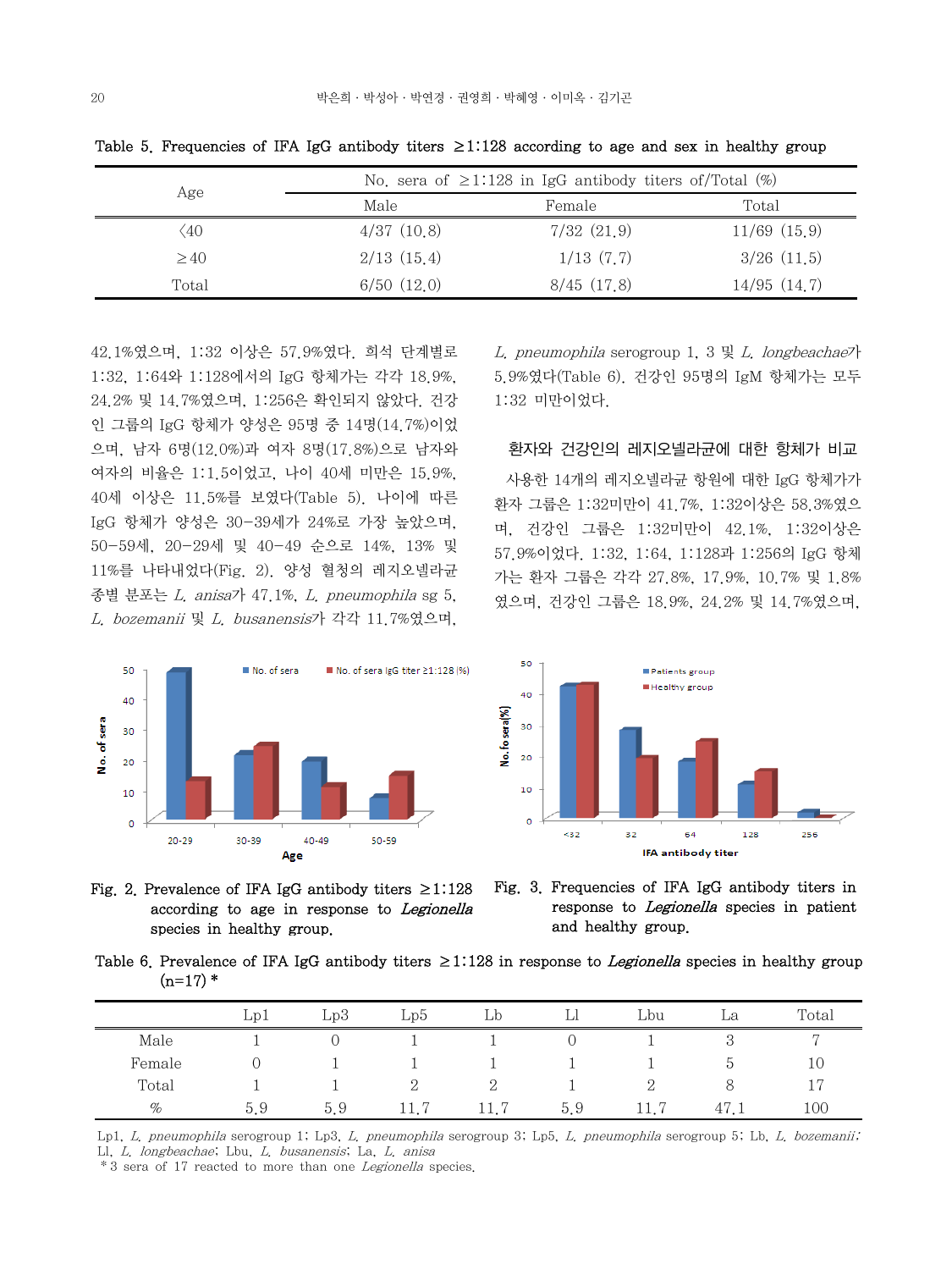건강인 그룹에서는 1:256은 확인되지 않았다(Fig. 3). 성 별에 따른 IgG 항체가 양성이 환자 그룹에서 나이 40세 미만과 40세 이상에서 남자는 14.3%와 16.4%, 여자는 4.8%와 8.3%, 건강인 그룹에서는 40세 미만과 40세 이 상에서 남자는 10.8%와 15.4%, 여자는 21.9%와 7.7% 였으며(Fig. 4), 남자와 여자의 성별 비율은 환자 그룹은 1:0.4, 건강인 그룹은 1:1.5이었다. IgG 항체가 양성 혈 청의 레지오넬라균 종별 분포에서 건강인 그룹에서는 L. pneumophila serogroup 4, L. pneumophila serogroup 6,  $L$ , gormanii,  $L$ , micdadei,  $L$ ,  $L$  $d$ umoffii는 검출되지 않았으며, 환자에서는 L. pneumophila serogroup 5는 검출되지 않았다. L. pneumophila serogroup 1과 L. pneumophila serogroup 3, L. bozemanii, 및 L. busanensis는 두 그룹에서 비슷하게 검출되었으며, L. anisa와 L. longbeachae는 환자 그룹에서는 각각 24.1%를, 건강인 그룹에서는 47.1%와 5.9%가 검출되었다(Fig. 5). IgM 항체가는 환자 그룹에서는 1:32 이상이 10명(4.5%)이었 고, 건강인 그룹에서는 95명 모두 1:32 미만이었다.

#### 고 찰

 1984년 서울의 종합병원에서 비폐렴형인 폰티악 열의 집다 발생이후<sup>5)</sup> 국내에서 레지오넬라규에 의한 폐렴이 지 역사회 획득 폐렴의 0~2.3%를 차지하며 $^{6}$ , 부산지역에 서도 2006년 레지오넬라균 배양에 의한 지역사회 획득폐 렴환자 첫 보고된<sup>8)</sup> 이래로 2012년까지 19명의 환자를 보



Fig. 4. Prevalence of IFA IgG antibody titers  $\geq$ 1:128 according to age and sex in response to Legionella species in patient and healthy group.

고하여 레지오넬라균에 의한 폐렴에 대한 관심이 요구된 다. 본 연구는 부산지역에서 비정형 폐렴 환자와 대조군 으로 일반인을 대상으로 IFA를 사용한 레지오넬라균 항 체가 조사로는 최초의 연구로 이전의 국내 연구보고와는 차이를 보였다.

이 등<sup>12)</sup>은 1999년부터 2002년까지 혈청학적으로 진단 된 레지오넬라증 환자 108명에 대한 원인병원체로 L. gormanii가 25.9%로 가장 많았고, L. longbeachae 16.7%, L. bozemanii 15.7%, L. micdadei 13.9%, L. pneumophila serogroup 1이 13%, L. feeleii 10.2% 및 L. dumoffii 5.6% 순이었으며, L. pneumophila의 혈청형별으로는 serogroup 5와 serogroup 6이 각각 6.5% 그리고 serogroup 2가 5.6%로 보고하였다. 또한 레지오넬라증 환자 58명에 대한 급성기 및 회복기의 복수 혈청을 이용한 혈청학적 진단에서는 L. pneumophila serogroup 1, L. gormanii 및 L. bozemanii의 항체 양 성율이 각각 22%, 17% 및 7%였으며<sup>13)</sup>, 혈청학적으로 진 단된 1984년 국내의 첫 집단 발생의 원인균도 L. gormanii에 의한 것으로 보고하여 우리나라에서는 L. gormanii가 레지오넬라증의 주요 원인균으로 알려져 있 으나 $^{5)}$ , 부산지역의 환자그룹에서 *L. gormanii*에 대한 항 체가 양성은 3.4%(Table 2)로 국내에서 레지오넬라증 원 인균종의 지역적 분포에 차이가 있음을 알 수 있었다. 건 강인 그룹에서는 L. gormanii에 대한 항체가 양성이 한



Lp1, *L. pneumophila* serogroup 1*;* Lp3*, L. pneumophila*  serogroup 3*;* Lp4*, L. pneumophila* serogroup 4*;*Lp5*, L. pneumophila* serogroup 5*;* Lp6*, L. pneumophila* serogroup 6; Lb*, L. bozemanii* Lg*, L. gormanii*; Lm*, L. micdadei;* Ll*, L. longbeachae*; Ld*, L. dumoffii*; Lbu*, L. busanensis*; La*, L. anisa*

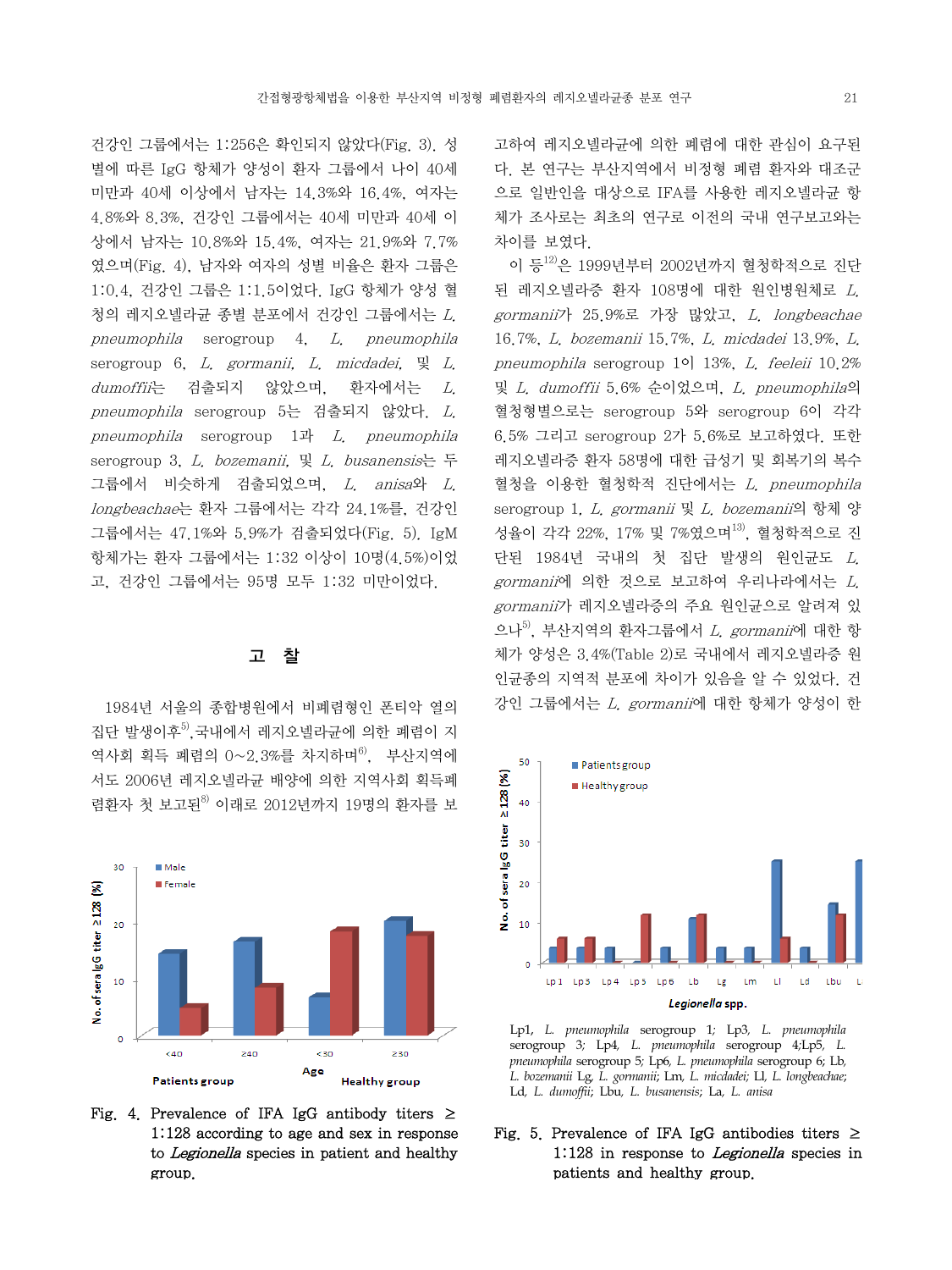명도 없었다(Table 6). Yu 등 $^{14}$ 은 미국, 이탈리아, 스위 스, 호주 및 뉴질랜드의 지역사회 획득 폐렴환자 508명의 레지오넬라균 배양으로 확인한 결과 L. pneumophila는 91.5% (L. pneumophila serogroup 1, 84.2%; serogroup 6, 1.7%)로 미국과 유럽에선 분리된 균의 88.2%가 L. pneumophila serogroup 1 반면, 호주와 뉴질랜드에서는 L. pneumophila serogroup 1이 45.7%, L. longbeachae 30.4%가 분리되어 지역별로 지 역사회 획득폐렴의 원인균종이 다름을 보고하였다. 또한 non-L. pneumophila의 분리율은 8.5%이며 균종별로 는 L. longbeachae (3.9%), L. bozemanii (2.4%), L. micdadei, L. dumoffii, L. feeleii, L. wadsworthii 및 L. anisa로 다양하여 non-L. pneumophila에 의한 병 원감염 및 지역사회 획득폐렴이 증가하고 있음을 보고하 였다14).

 혈청학적으로 진단된 우리나라 레지오넬라증 환자의 나이는 50세~80세이고, 61.1%가 남자로 보고한<sup>12)</sup> 이전 의 연구와 비교해 볼 때, 부산지역에서도 항체가 양성이 환자의 68.9%가 50세 이상이었고 82.8%가 남자였다. 환 자의 나이별 및 성별 항체가 양성은 40세 미만 남자는 14.3%, 여자 4.8%였으며, 40세 이상에서는 남자 16.4%, 여자가 8.3%로 남자와 여자의 비율이 1:0.4 (Table 1)로 50세 이상 남자가 레지오넬라증에 대한 감염 고위험군 임을 알 수 있었다. 한편 건강인에 대한 항체가 양성은 40세 미만에서 남자 10.8%, 여자 21.9%였으며, 40세 이상에서 남자 15.4%, 여자가 7.7% (Table 5)로 남자와 여자의 비율이 1:1.5로 환자 그룹과는 상반되는 결과를 보였다. Bettelheim 등 $^{15)}$ 은 뉴질랜드의 건강인 600명을 대상으로 혈구응집법(hemagglutination, HA) 으로 조사한 결과에 따르면 L. pneumophila에 대한 HA 항체 1:16 이상이 40세 미만은 57.6%, 40세 이상은 42.6%, 여자는 40세 미만이 59.2%, 40세 이상은 40.8% 로 젊은 여성층의 L. pneumophila에 대한 HA 항체가 보유율이 높아 본 연구 결과의 젊은 여성층이 같은 연령 층의 남자보다 항체가 보유율이 높은 결과와 유사하였다.

 IgM 항체는 발병 초기에 생성되므로 레지오넬라증의 초기 진단에 이용하지만, 경우에 따라 IgM은 발병 후기에 생성되기도 한다고 알려져 있다 $^{16,17)}$ . 본 연구에서 IgM 항 체가는 환자 223명 중 10명(4.5%)에서만 1:32 이상으로 확인되었고, 건강인 그룹에서는 95명 모두 항체가가 1:32 미만이었다. 이는 전남지역 건강인 그룹의 IgM 항 체가 1:32 이상 보유율이 8.8%로 보고한 결과와 상이하 였다 $^{19)}$  규이 배양되어 레지오넬라증으로 확인된 경우에 도 항체가의 4배 상승은 환자의 70~80% 정도에서만 일 어나고 $^{2,11)}$ , 발병 후 2개월 이상 항체가 상승이 없는 경우 도 있다. 대부분의 환자에서 3주 안에 항체가 변동이 있 으나, 최소 6주간은 추적하여야 하며, 환자의 15% 가량 이 6주 후 항체가 변동이 일어나기도 한다 $^{18}$ . IgM 항체가 의 상승 시 급성 감염을 추정할 수 있으나, 일부 환자에서 는 IgM 항체가의 상승이 수개월간 지속될 수 있어, IFA 를 이용한 레지오넬라증의 혈청학적 진단에는 반드시 임 상증상과 함께 급성기 및 회복기 혈청에 대한 진단이 요 구된다.

 우리나라에서 건강인을 대상으로 IFA를 이용한 레지오 넬라균에 대한 항체가 보유율 조사에 따르면<sup>19)</sup>, 2004년 전라남도 지역의 건강인 500명을 대상으로 12종의 레지 오넬라균에 대한 1:32 이상 항체가 보유율은 32.8%, 1:128 이상 항체가 보유율은 15.2%였으며, 레지오넬라 균 종별 분포는 L. bozemanii 32.9%, L. micdadei 20%, L. longbeachae 15.3%, L. pneumophila sg 6이 10.6%, L. gormanii 8.2%, L. pneumophila serogroup 4와 serogroup 5가 각각 3.5%로, 우리나라 의 건강인에서는 L. bozemanii에 대한 항체 보유율이 높 다고 보고하였다<sup>19)</sup>. 그러나 부산지역의 건강인에 대한 1:32 이상 항체가 보유율은 57.9%, 1:128 이상 항체가 보유율은 14.7%였으며, 레지오넬라균 종별 분포에서 L. anisa $7$  47.1%. L. pneumophila serogroup 5, L. bozemanii 및 L. busanensis가 각각 11.7%였으며, L. pneumophila serogroup 1과 3 및 L. longbeachae가 5.9%로 확인되었다(Table 6). 두 지역 건강인의 레지오 넬라균에 대한 IgG 항체가 1:32 이상과 1:128 이상의 보 유율은 비슷하였지만, 균종 분포는 전남 지역의 경우 L.  $b$ ozemanii 32.9%로 가장 많은 반면, 부산지역에서는  $L$ . anisa가 47.1%로 가장 높아 지역별로 큰 차이를 보였다. 또한 전남지역은 L. micdadei 20%, L. pneumophila 17.6% 및 L. longbeachae 15.3% 순이었으며, L. gormanii, L. dumoffii 및 L. feeleii가 각각 8.2%, 3.5% 및 2.4%였다. 부산지역에서는 L. pneumophila 23.5%, L. bozemanii 및 L. busanensis가 각각 11.7%, L. longbeachae 5.9%로 두 지역에서 non-L. pneumophila 분포는 다양하여 유사하였으나, 유행하는 Legionella 종은 뚜렷한 차이를 보였다.

 우리나라에서 L. anisa와 L. busanensis에 대한 혈청 학적 진단은 2010년부터 공공기관인 질병관리본부와 일 부 보건환경연구원에서만 실시되었기 때문에 L. anisa와 L. busanensis에 대한 혈청학적 진단 자료가 거의 없고,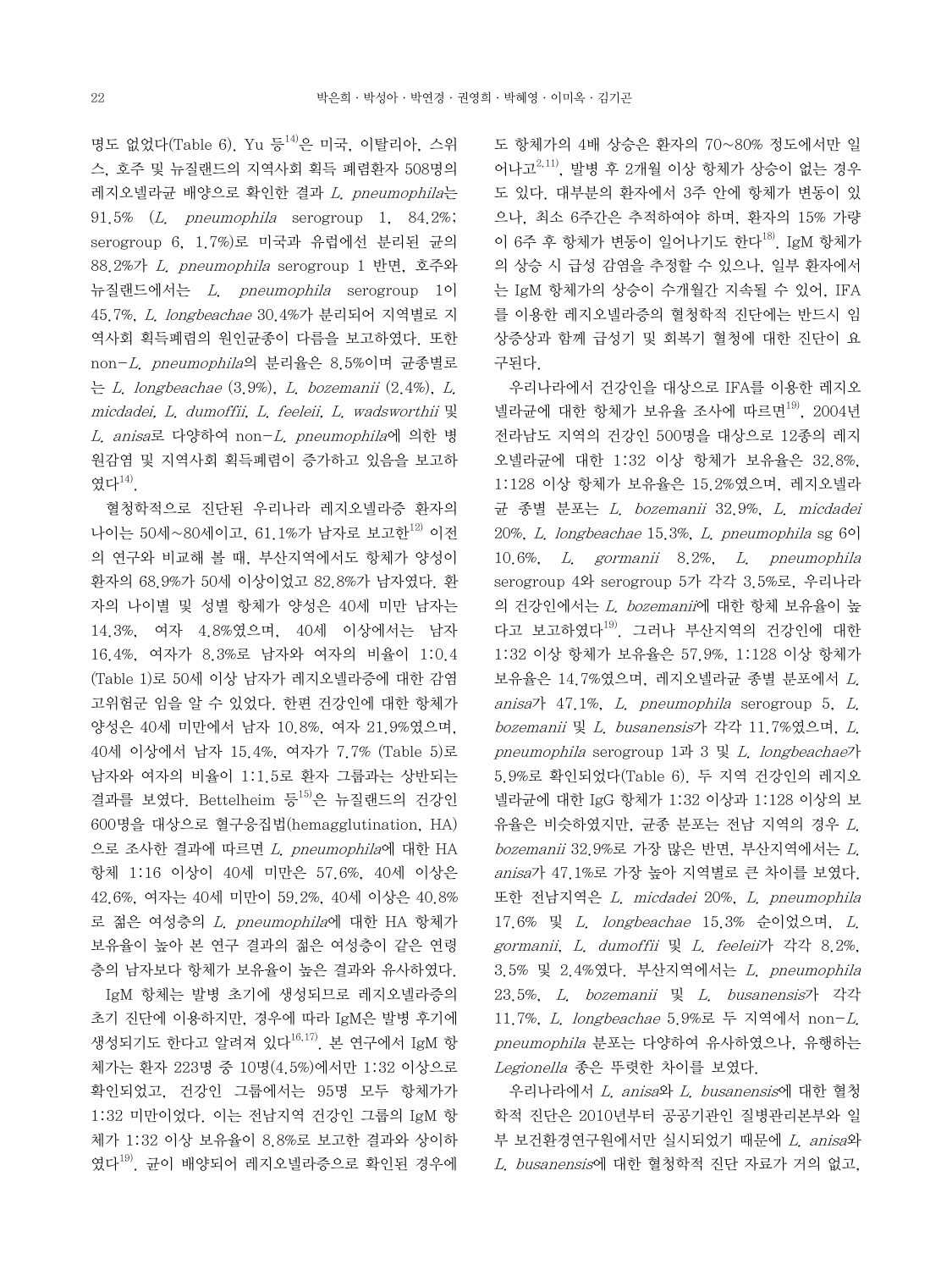2003년 부산지역의 대형건물 냉각탑수에서 처음 분리 보 고된 $^{20)}$  L. busanensis의 인체 병원성이 아직까지 보고된 바 없다. 그러나 본 연구의 L. busanensis에 대한 혈청학 적 진단에서 IgG 항체가 1:128 이상이 환자 그룹에서는 13.8%, 건강인 그룹에서는 11.7%로 L. busanensis가 지역획득 폐렴의 잠재적 원인 병원체로 작용할 수 있어, 이 균에 대한 관심이 요구된다. 다른 나라의 일반인에 대 한 레지오넬라균 항체가 연구보고에 따르면 레지오넬라균 항체가 1:128 이상 보유율이 블루밍턴 지역의 호텔 종사 자는 15%, 사무실 종사자 4%로 보고하였다<sup>21)</sup>. 미국 아이 오와 농촌지역의 주민 517명 중 L. pneumophila serogroup 1에 대한 항체가 1:128 이상이 13.2% (68 명)이며, 이중 남자 14.9%, 여자 11.6%로 남자가 여자보 다 항체 보유율이 높다고 보고하였다 $^{22}$ .

 한편, 부산지역의 인공 환경 수계에서 분리되는 레지오 넬라균종의 결과에 의하면, 1998년 냉각탑수에서 분리된 151주의 레지오넬라균 종별 분리율은 L. pneumophila 76.8% [serogroup 1 (42.4%), serogroup 2 (33.6%), serogroup 5 (5.2%) 및 serogroup 6 (3.4%)]였으며, 기 타 레지오넬라균 종으로는 L. feeleii (3.3%), L. bozemanii (1.3%), L. gormanii (0.7%)로, 부산지역의 인공 환경 수계에서도 다양한 non-L. pneumophila가 분포하였다 $^{23)}$ . 이 등 $^{9}$ 의 우리나라 전국을 대상으로 인공 환경수계에서 분리한 레지오넬라균의 지역별 분포 특성은 L. pneumophila는 서울과 경기도 지역 93%이상, 충청 도와 경상도 지역 85%, 전라도 지역 78%, 강원도 63% 및 제주도 50% 분리되었고, L. anisa와 L. bozemanii는 충청도, 강원도, 전라도 및 경상도 지역에서는 분리되었 으나, 서울과 경기도 지역에서는 분리되지 않아 지역별로 분리되는 레지오넬라균의 종별 분포가 뚜렷하였다. 또한 시설별로 L. pneumophila serogroup 5는 공중목욕탕 에서 21.6%, L. pneumophila serogroup 6은 온천에서 21.4%, 공장에서 12%였으며, L. pneumophila serogroup 7은 병원에서 13.1%, L. anisa는 대형건물에서 10.8% 가 분리되었다. 인공 수원의 종류에 따른 Legionella 균 의 분포 특성에서 276주의 냉각탑수 분리주와 252주의 온수 분리주를 비교한 결과 병원의 냉각탑수에서는 L. pneumophila serogroup 1 (54.3%), L. pneumophila serogroup 7 (20.8%), L. anisa (5.2%)이며, 온수에서는 L. pneumophila serogroup 1 (37.3%), L. pneumophila serogroup 3 (13.2%), L. anisa (11.8%)로 분포한다고 보고하였다9). Lin 등24)에 의하면 중국 상해지역의 냉각탑 수에서 L. pneumophila serogroup 1은 82%, L.

micdadei는 23.3%의 분리율을 보고하여 우리나라와 다 른 나라에서 분리되는 Legionella의 종 분포가 지역별, 인공 환경 수계별 및 시설별로 차이가 있었다.

 본 연구의 비정형 폐렴 환자 223명의 혈청에서 1:128 이상 항체가 양성을 보인 29명에 대한 역학조사 등의 미 비로 감염원인이 원내 폐렴(hospital-acquired pneumonia) 또는 지역사회 획득폐렴(community acquired pneumonia) 인지는 확인할 수 없었으며, 조사 대상이 부산지역인 것 과 진단에 사용된 항원이 14개의 Legionella 균으로 한정 되어 우리나라 전체 비정형 폐렴환자의 원인으로 생각하 기에는 제한점이 있어, 국내 전향적 다기관 연구가 요구 된다.

 아직까지 우리나라는 레지오넬라증의 집단발생 보고가 거의 없으나 매년 꾸준히 환자발생 보고가 있고, 또한 인 공 환경 수계에서 non-L. pneumophila 분리율이 증가 하고 있어 환자뿐만 아니라 인공 환경 수계에 대한 광범 위하고도 지속적인 균 배양검사와 다양한 Legionella 균 종에 대한 혈청학적 진단이 수행되어야 할 것으로 생각된다.

# 요 약

 2011년 1월부터 2012년 10월까지 부산시내 종합병원 에 내원한 비정형 폐렴 환자의 확인진단을 위해 우리원에 의뢰된 223명의 혈청과 대조군으로 건강한 성인 95명의 혈청을 대상으로 14개의 Legionella 균에 대한 IFA 항체 가를 조사하였으며, 항체가 1:128 이상을 양성으로 판정 하여 다음의 결과를 얻었다.

 비정형 폐렴 환자의 Legionella spp.에 대한 IgG 항체 가 양성은 223명(남자 147명, 여자 76명) 중 29명(13%) 이었으며 남자 24명(16.3%), 여자 5명(6.6%)으로 남자 와 여자의 비율은 1:0.4였고, 나이는 40세 미만은 10.2%, 40세 이상은 13.9%였다. 양성 혈청의 Legionella 종별 분포는 L. longbeachae와 L. anisa는 각각 24.1%, L. busanensis 13.8%, L. bozemanii 10.3%, L. micdadei 6.9%순이었으며, L. pneumophila serogroup 1, 3, 4, 6 및 L. gormanii와 L. dumoffi가 각각 3.4%였다.

 건강인의 IgG 항체가 양성은 95명(남자 50명, 여자 45 명) 중 14명(14.7%)이었으며 남자 6명(12%), 여자 8명 (17.8%)으로 남자와 여자의 비율이 1:1.5이었고, 나이는 40세 미만은 15.9%, 40세 이상은 11.5%였다. 항체가 양 성의 Legionella 종별 분포는 L. anisa가 47.1%로 가장 높았으며, L. pneumophila serogroup 5, L. busanensis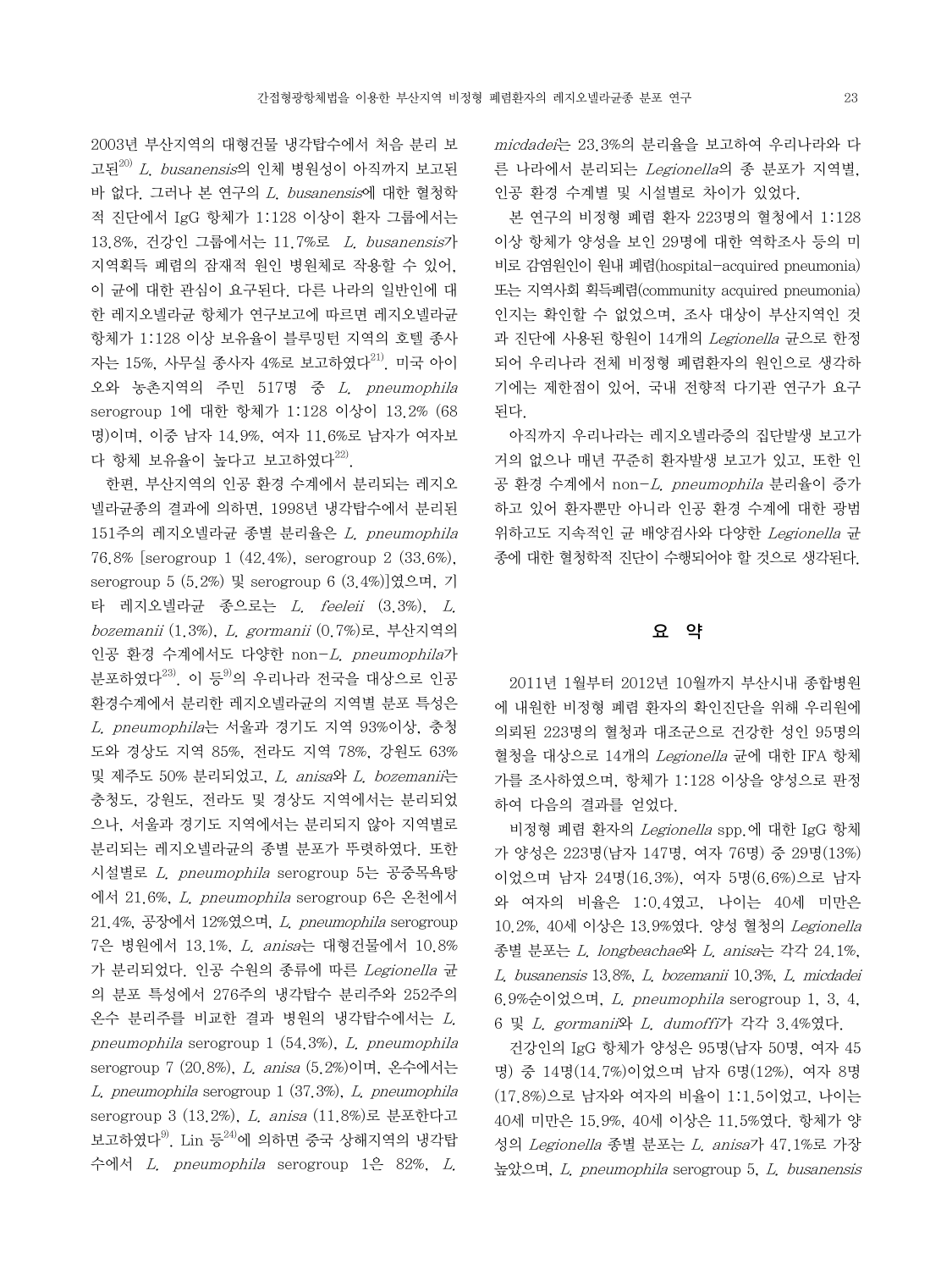및 L. bozemanii가 각각 11.7%, L. pneumophila serogroup 1, 3 및 L. longbeachae가 각각 5.9%였다.

### 참고문헌

- 1. Negron-Alvira, A.I. Perez-Suarez, and T.C. Hazen. Legionella spp. in Puerto Pico cooling towers. Appl. Environ. Microbiol. 54, pp. 2331 $\sim$ 2334(1988).
- 2. Fields, B.S., R.F. Benson, and R.E. Besser. Legionella and Legionnaires' Disease: 25 Years of Investigation. Clin. Microbiol. Reviews. 15, pp.  $506 \sim 526(2002)$ .
- 3. Chang, F.Y., V.L. Yu. Legionella infection. pp. 929~933. In Fauci, A.S., E. Braundwald, D.L. Kasper, S.L. Hauser, D.L. Longo, J.L. Jameson (ed.), Hamison's principles of internal medicine. 17th ed. New York, MacGraw Hill Co. Inc(2008).
- 4. Stout, J.E., and V.L. Yu. Legionellosis. N. Eng. J. Med. 337, pp.682~687(1997).
- 5. Kim, J.S., S.W. Lee, H.S. Shim, D.K. Oh, M.K. Cho, H.B. Oh, J.H. Woo, and Y.S. Chong. Outbreak of legionellosis in ICU of K Hospital Korea. Korean. J. Epidemiol. 7, pp. $44 \sim 58(1985)$ .
- 6. Kim, M.J., H.J. Cheong, J.W. Sohn, H.S. Shim, D.W. Park, S.C. Park, J.H. Woo, J.Y. Kang, Y.G. Kim, W.S. Shin, Y.L. Kim, W.J. Lee, J.H. Kim. A prospective multicenter study of the etiological analysis in adults with communityacquired pneumonia: Legionella, Leptospira, Hantan virus and Orienta tsutsugamushi. Korean. J. Infect. Dis. 33, pp.  $24 \sim 31(2001)$ .
- 7. Disease Web statics System [Internet]. Korean Centers for Disease Control and Prevention; Available from, http://stat.cdc.go.kr(2012).
- 8. 김애란, 허진원, 이현경, 이성순, 김양욱, 김주인, 염호 기, 최수전, 신정환, 장철훈, 박은희. 객담배양 양성으 로 확인된 지역 사회 획득 레지오넬라 폐렴 2예. 대한내 과학회. 71(1), p.519(2006).
- 9. Lee, H.K., J.I. Shim, H.E. Kim, J.Y. Yu, and Y.H. Kang. Distribution of Legionella Species from Environmental Water Sources of Public

Facilities and Genetic Diversity of L. pneumophila serogroup 1 in South Korea. Appl. Environ. Microbiol. 76, pp. 6547 $\sim$ 6554(2010).

- 10. Harrison, T.G., and N. Doshi. Evaluation of the Bartels Legionella urinary antigen enzyme immunoassay. Eur. J. Clin. Microbiol. Infect. Dis. 20, pp.  $738 \sim 740(2001)$ .
- 11. Edelstein, P.H. Detection of antibodies to Legionella spp., pp.  $502 \sim 509$ . In N.R. Rose, R.G. Hamilton, and B. Detrick (ed.), Manual of clinical laboratory immunology, vol. 6th ed. American Society for Microbiology, Washington, D.C(2002).
- 12. Lee, H.K., S.J. Baek, Y.I. Ju, J.J. Bae, M.S. Park, and M.Y. Park. Epidermiological surveillance of seropositive legionellosis cases in Korea during 1999-2002, pp.  $108 \sim 109$ . In N.P. Cianciotto, Y.A. Kwaik, P.H. Edelstein, B.S. Fields, D.F. Geary, T.G. Harrison, C. Joseph, R.M. Ratcliff, J.E. Stout, and M.S. Swanson (eds), Legionella: State of the art 30 years after its recognition. American Society for Microbiology, Washington, D.C., USA(2006).
- 13. Lee, H.K., E.H. Park, J.J. Yoo, J.Y. Yoo, H.B. Oh, and Y.H. Kang. 2007a. IgM and IgG antibody response in paired sera of 58 patients confirmed as Legionnaires' disease in 1992- 2006, Korea. Abstr. 39, p. S318. 2007 Annu. Meet. Kor. Soc. Infect. Dis. Kor. Soc. Chemother.
- 14. Yu, V.F. Plouffe, M.C. Pastoris, J.E. Stout, M. Schousboe, A. Widmer, J. Summersgill, T. File, C.M. Health, D.L. Paterson, and A. Chereshsky. Distribution of *Legionella* species and serogroups isolated by culture in patients with sporadic community-acquired legionellosis: an international collaborative survey. J. Infect. Dis. 186, pp.127 $\sim$ 128(2002).
- 15. Bettelheim, K.A., R.V. Metcalfe, and H. Sillars. Levels of antibody against Legionella pneumophila serotype 1 in healthy population in five areas in New Zealand. J. Clin. Microbiol. 16, pp.  $555~557$ (1992).